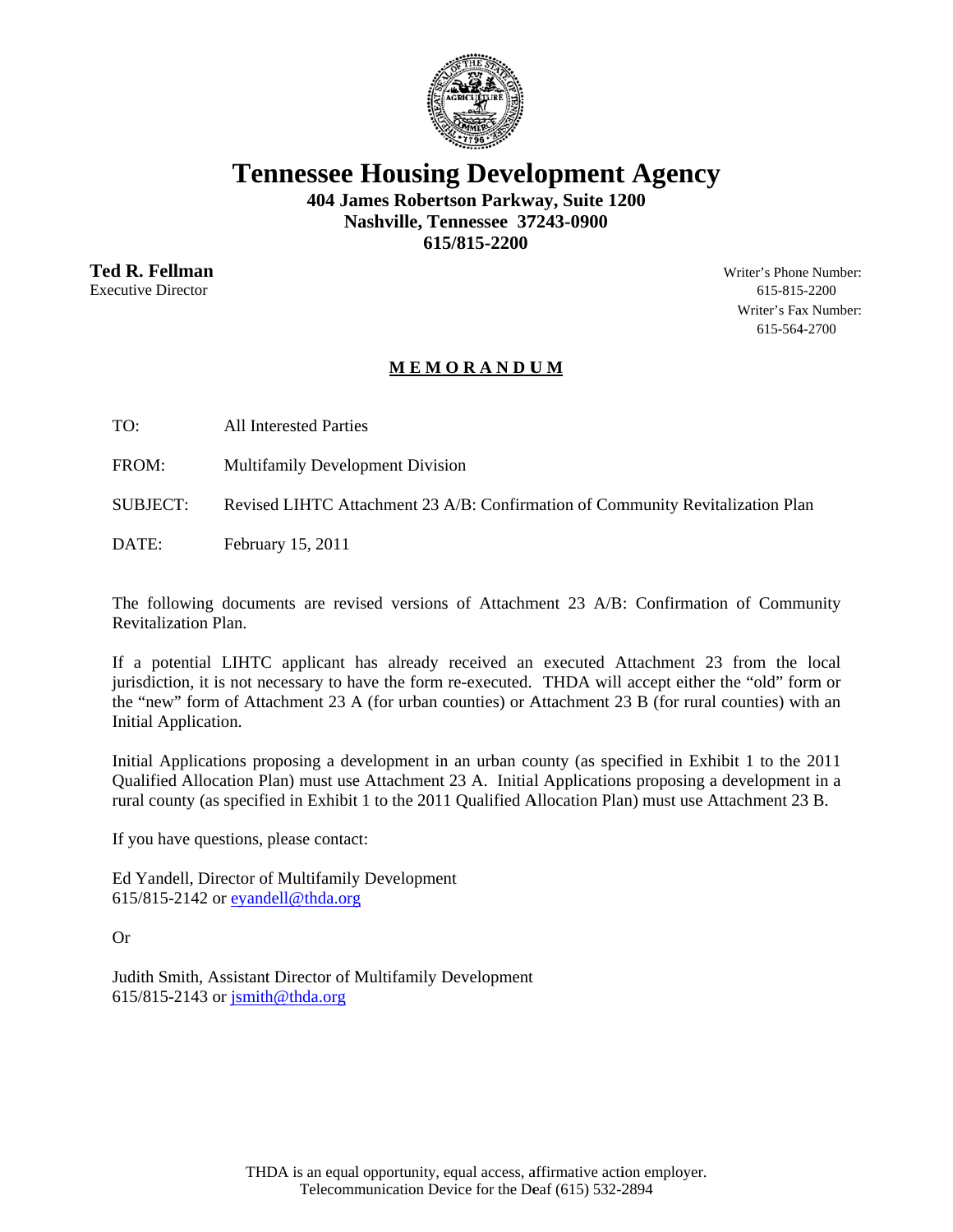#### **2011 LIHTC ATTACHMENT 23A:**

## **CONFIRMATION OF COMMUNITY REVITALIZATION PLAN** *FOR URBAN COUNTIES AS LISTED IN EXHIBIT 1 TO THE 2011 QUALIFIED ALLOCATION PLAN*

**To Be Completed and Signed By the City Mayor/County Mayor/City Attorney/County Attorney/Head of Local Planning Commission** 

| Development Name:    | (the "Development") |
|----------------------|---------------------|
| Development Address: |                     |
| City / County:       |                     |
| Development Owner:   |                     |

I, the undersigned, hereby certify as follows:

- I. The City / County referenced above has a Community Revitalization Plan ("CRP") that includes all of the following:
	- A. A clearly delineated geographic target area; and
	- B. Specific policy goals, one of which must be construction or preservation of affordable rental housing; and
	- C. Implementation measures, which must be current and ongoing; and
	- D. Approval of the CRP from the governing body or local planning commission of the jurisdiction in which the Development referenced herein will be located.
- II. That each of the following apply to the Development referenced herein:
	- A. The Development site is wholly within the geographic target area of the CRP; and
	- B. The completion of the Development will contribute to at least one of the goals stated within the CRP.

I understand that THDA requires and will rely solely on this certification, with respect to the matters addressed herein, to determine whether the Development, as described in the Initial Application, remains eligible for 2011 Low Income Housing Tax Credits ("Tax Credits"). I acknowledge that this Attachment 23A is subject to Tennessee Code Annotated, Section 13-23-133 (the "statute"), and I hereby acknowledge that I have read and understood the statute. I further acknowledge that by making the certifications herein I am making statements of substance for the purpose of influencing THDA to award Tax Credits to the Development Owner for the Development.

Typed or Printed Name of Local Government

\_\_\_\_\_\_\_\_\_\_\_\_\_\_\_\_\_\_\_\_\_\_\_\_\_\_\_\_\_\_\_\_\_\_\_\_\_\_\_\_\_\_\_\_\_\_\_\_\_\_\_\_\_\_\_\_\_

By: \_\_\_\_\_\_\_\_\_\_\_\_\_\_\_\_\_\_\_\_\_\_\_\_\_\_\_\_\_\_\_\_\_\_\_\_\_\_\_\_\_\_\_\_\_\_\_\_\_\_\_\_\_ \_\_\_\_\_\_\_\_\_\_\_\_\_\_\_\_\_\_\_\_

Signature Date

\_\_\_\_\_\_\_\_\_\_\_\_\_\_\_\_\_\_\_\_\_\_\_\_\_\_\_\_\_\_\_\_\_\_\_\_\_\_\_\_\_\_\_\_\_\_\_\_\_\_\_\_\_ Typed or Printed Name and Title of Person Signing **(Must be City Mayor, County Mayor, City Attorney, County Attorney, or Head of Local Planning Commission)** 

If there are questions regarding this form, contact THDA at (615) 815-2142 or (615) 815-2143